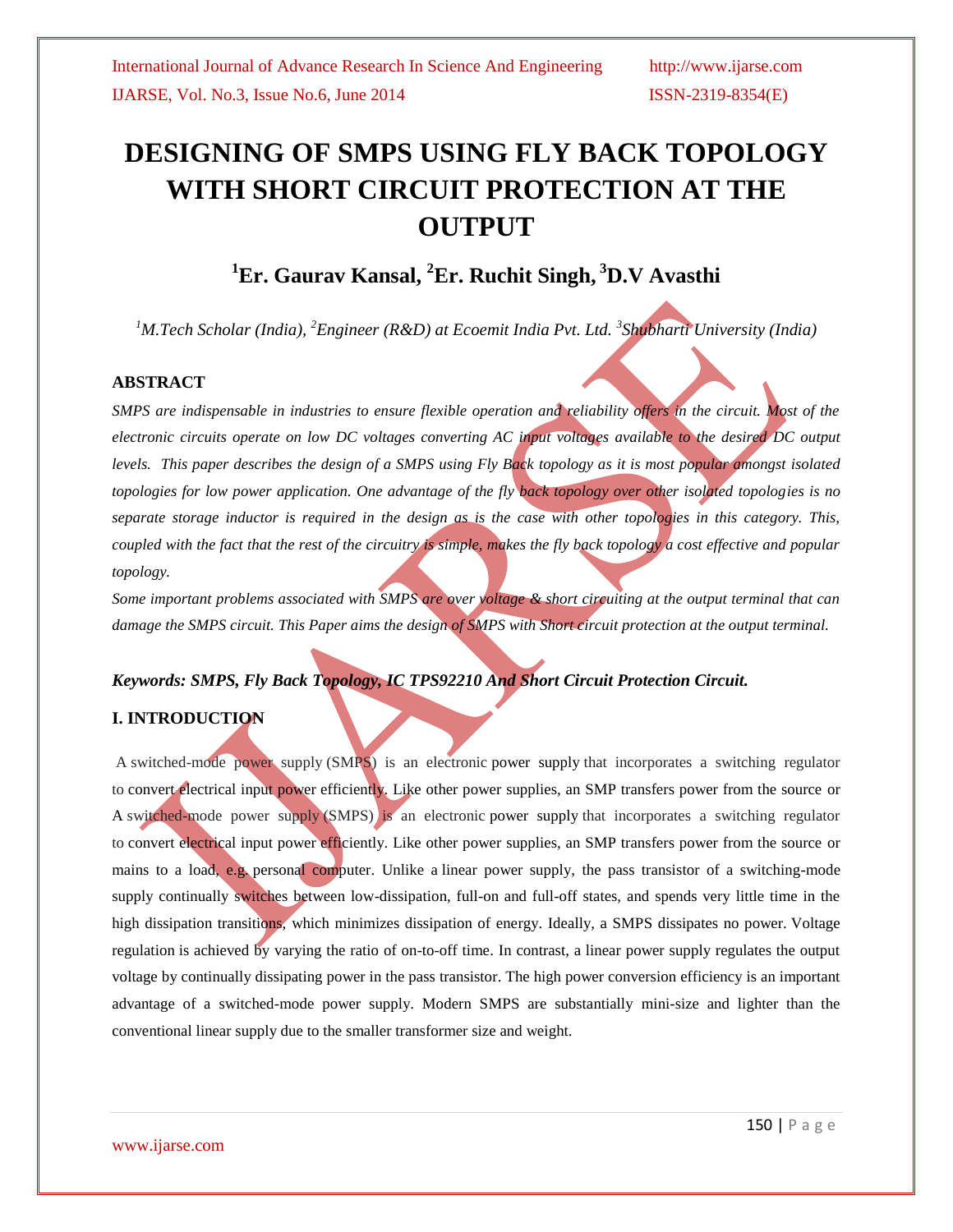Switching regulators are fast replacing linear regulators due to higher efficiency, compact size and lighter weight. The circuitry of SMPs is, however, more complicated; their switching currents can cause electrical noise problems requiring noise suppression circuits and may even have a low power factor.

#### **II. THEORY OF OPERATION**



**Fig-1 Block Diagram of a Mains Operated AC/DC SMPS With Output Voltage Regulation**.



**Fig-2 AC, Half-Wave and Full-Wave Rectified Waveforms**

### **IV. WORKING PRINCIPLE OF SMPS**

#### **4.1 Input Rectifier stage**

If the SMPS has an (AC input), then the first stage is to convert the input to DC through the rectification process. A SMPS with DC input does not require this stage. In some power supplies (mostly computer ATX power supplies),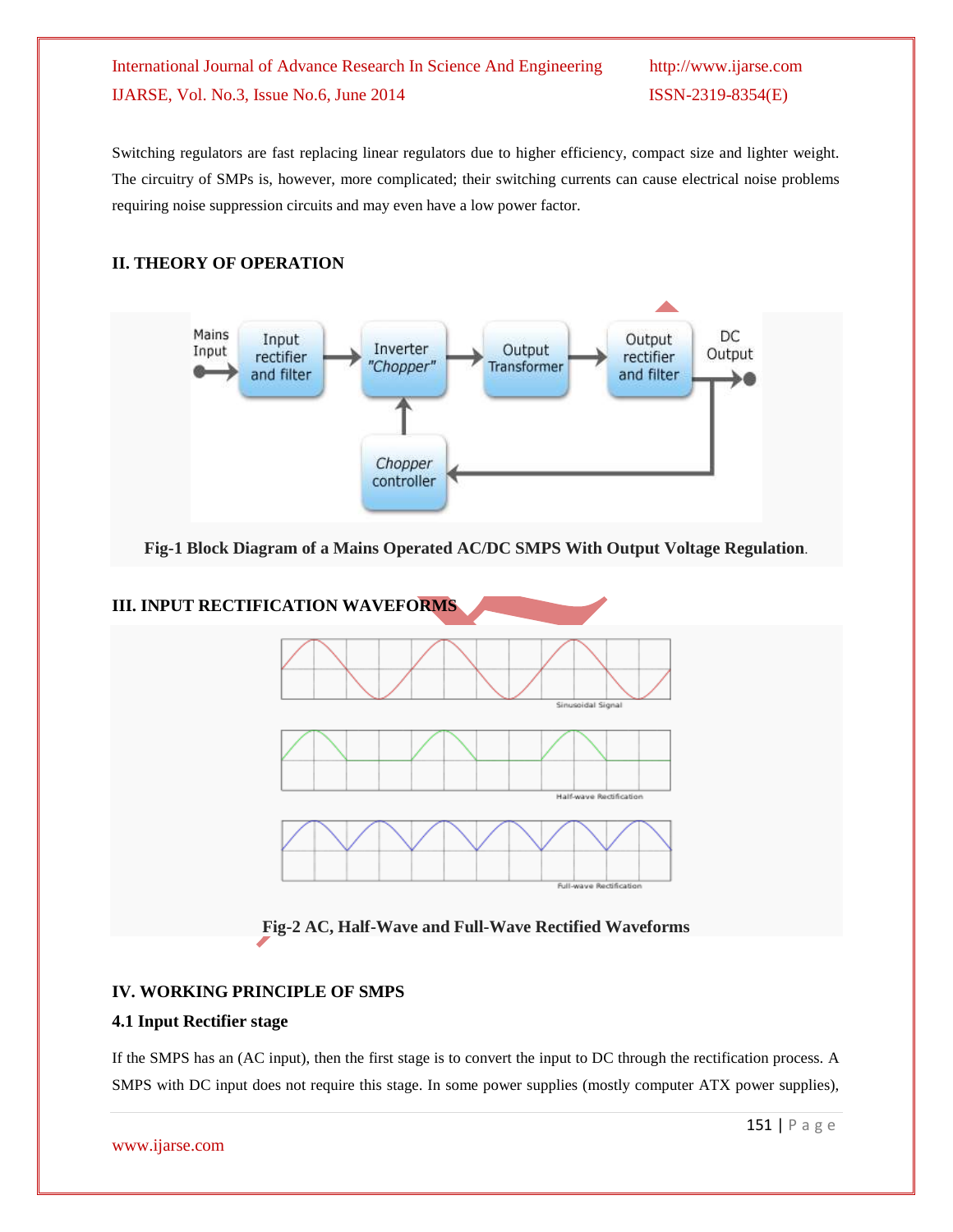the rectifier circuit can be configured as a voltage doublers by the addition of a switch operated either manually or automatically. This feature permits operation from power sources that are normally at 115 V or at 230 V. The rectifier produces an unregulated DC voltage which is passed on to a large filter capacitor. The current drawn from the mains supply by the rectifier circuit occurs in short pulses around the AC voltage peaks.

#### **4.2 Inverter Stage**

The inverter stage in Fig 1 converts DC, either directly from the dc input or from the rectifier stage mentioned above into AC by running it through a power oscillator, whose output transformer is of miniature size with very few turns operated at high frequency in the range of [kilohertz.](http://en.wikipedia.org/wiki/Kilohertz) The frequency chosen is usually 20 kHz, to make it inaudible. The switching is implemented in the multistages (to accomplish high gain) [MOSFET](http://en.wikipedia.org/wiki/MOSFET) amplifier. MOSFETs are used to offer low on[-resistance](http://en.wikipedia.org/wiki/Electrical_resistance) and a high current-handling capacity to the design.

### **4.3 Voltage Convertor & Output Rectifier**

If the output is required to be isolated from the input, as is usually the case in mains power supplies, the inverted AC is used to drive the primary winding of a high-frequency [transformer](http://en.wikipedia.org/wiki/Transformer). This converts the voltage up or down to the required output level in the secondary winding. The output transformer shown in the block diagram accomplishes this task.

To obtain DC at the output terminals, the AC output obtained at the transformer secondary is rectified. The rectified output is smoothed by a filter consisting of [inductors](http://en.wikipedia.org/wiki/Inductor) and [capacitors](http://en.wikipedia.org/wiki/Capacitor). For higher switching frequencies, components with lower capacitance and inductance are provided in the circuit.

#### **4.4 Regulation**

A [feedback](http://en.wikipedia.org/wiki/Feedback) circuit monitors the output voltage and compares it with a reference, as shown in the block diagram serves. Depending on design/safety requirements, the controller may contain isolation mechanism (such as [opto](http://en.wikipedia.org/wiki/Opto-isolator)[coupler](http://en.wikipedia.org/wiki/Opto-isolator)) to isolate it from the DC output. Switching supplies in computers, TVs and VCRs have opto-couplers to tightly control the output voltage.

## **V. FLY BACK CONVERTOR**



**Fig-3. Fly Back Convertor.**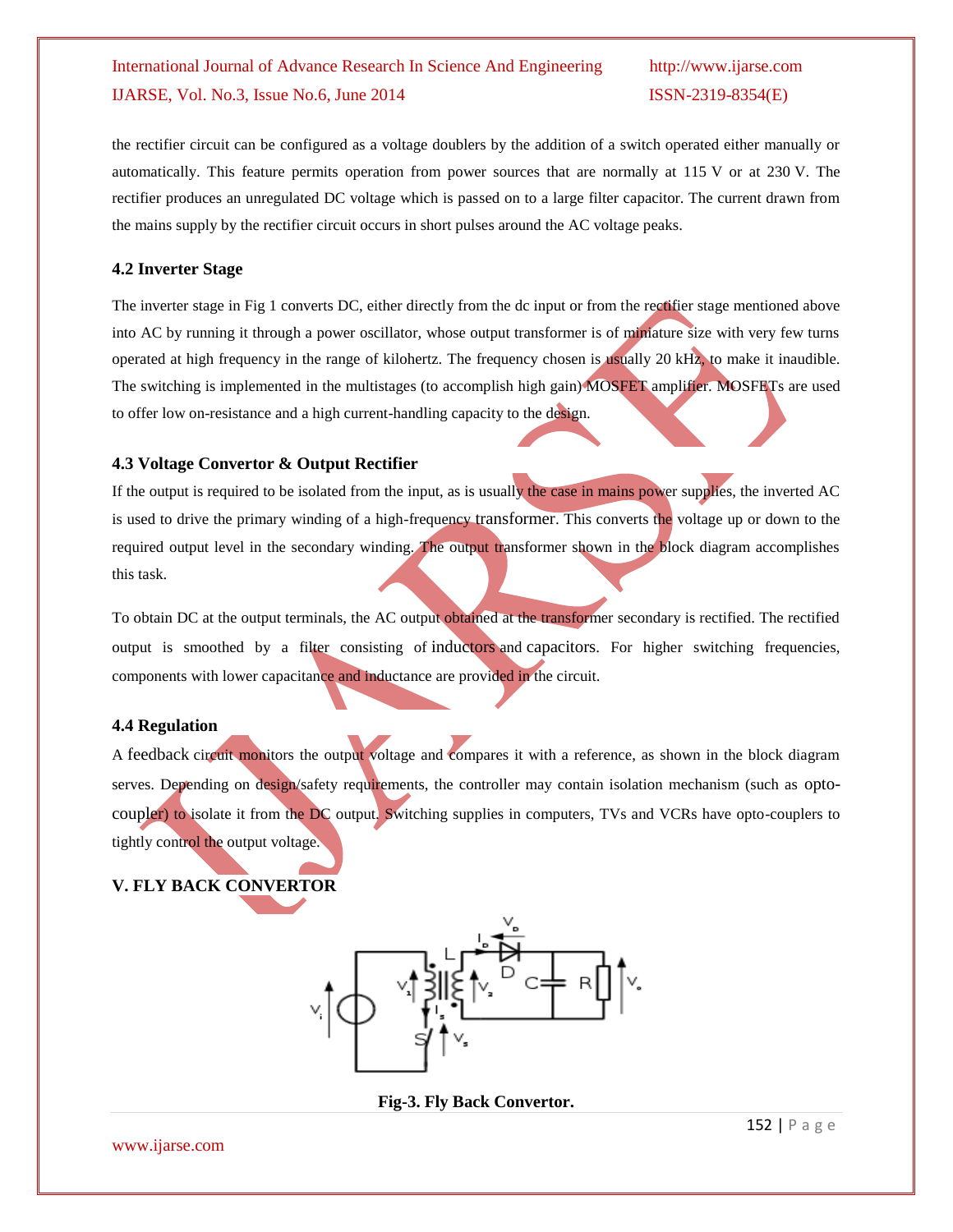The Fly back convertor belongs to the primary switched convertor family, which means there is isolation between in and output. Fly back convertors are used in nearly all mains supplied electronic equipment to ensure low power consumption.

#### **STRUCTURE AND PRINCIPLE**

The two states of a fly back converter exist: In the on-state, the energy is transferred from the input voltage source to the transformer (the output capacitor supplies energy to the output load). In the off-state, the energy is transferred from the transformer to the output load (and the output capacitor).



**Fig-4(a) and (b): Operation of a Fly back Convertor**

When the switch is closed (Fig. 4a), the primary of the transformer is directly connected to the input voltage source. The primary current and magnetic flux in the transformer increase, storing energy in the transformer. The voltage induced in the secondary winding is negative, so that the diode is reverse-biased (non conducting state). The output capacitor supplies energy to the output load.

When the switch is opened (bottom of Fig. 4b), the primary current and magnetic flux drops. The secondary voltage is positive, forward-biasing the diode, allowing current to flow from the transformer. The energy from the transformer core recharges the capacitor and supplies the load.

The operation of storing energy in the transformer before transferring to the output of the converter allows the topology to easily generate multiple outputs with little additional circuitry, although the output voltages must match each other through the turns ratio. Also there is a need for a controlling rail which has to be loaded before load is applied to the uncontrolled rails, this is to allow the [PWM](http://en.wikipedia.org/wiki/Pulse-width_modulation) to open up and supply enough energy to the transformer.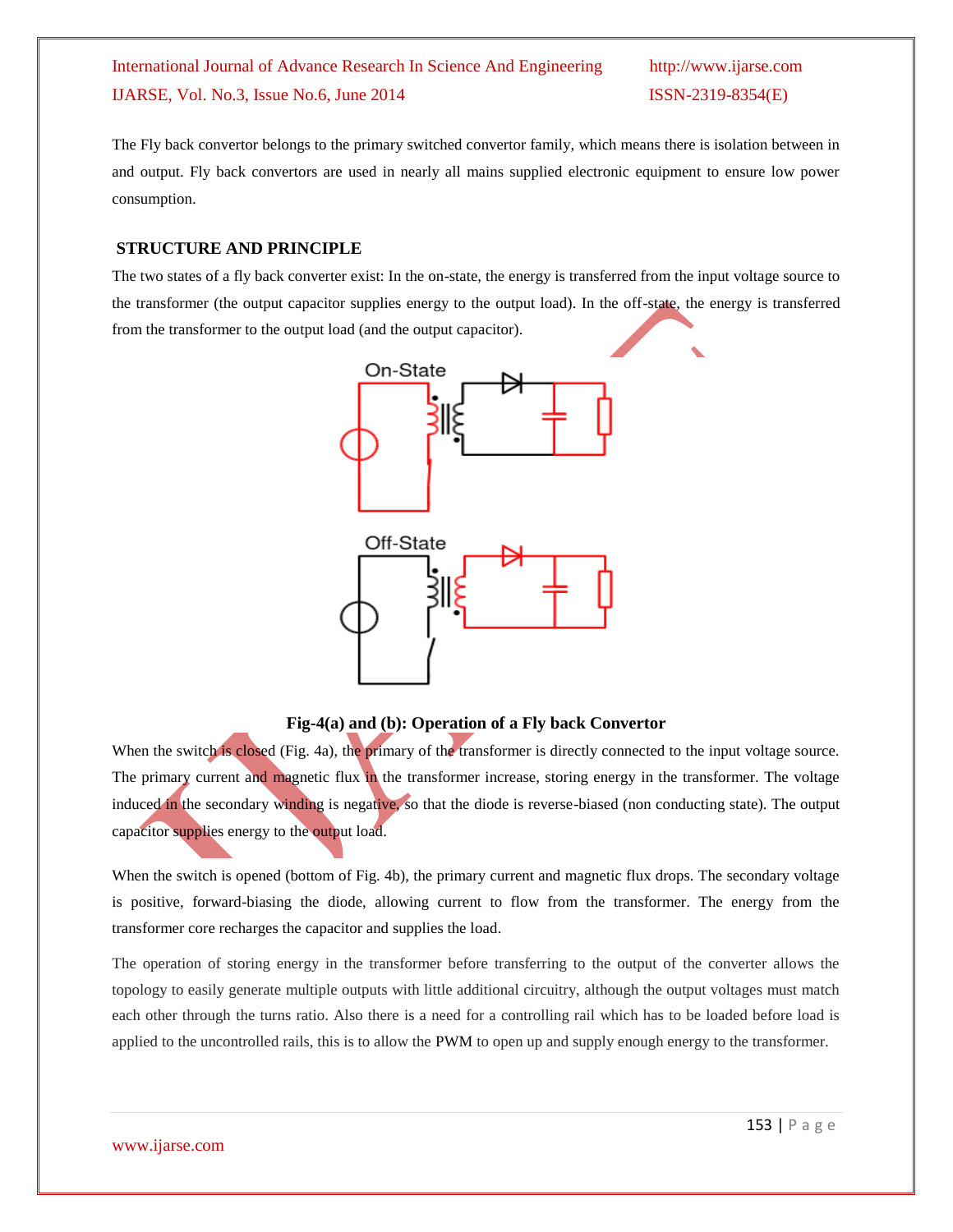#### **VI. WAVE FORM OF FLY BACK CONVERTOR**



#### **Fig. 5: Waveform - Using Primary Side Sensing Techniques - Showing the 'Knee Point'.**

#### **Advantages of Fly Back Convertor**

- 1- Fly back convertors have a remarkably low number of components compared to other SMPS configurations; they also have the advantage of regulating several isolated output voltages can by a single control circuit.
- 2- In fly back convertor power is reused so that its efficiency is high.
- 3- Another advantage of fly back topology over the other isolated topologies is that many of the AC supply voltages can

be obtained from separate storage inductor

## **VII. TYPICAL SPECIFICATIONS OF IC- TPS92210**

- Flexible operation Modes.
- Cascaded MosFET configuration.
- Discontinuous Conduction Mode.
- Advanced overvoltage Protection.
- Output overvoltage Protection.
- Internal Over- Temperature Protection.
- Line Surge Protection.
- 8-pin SOIC Package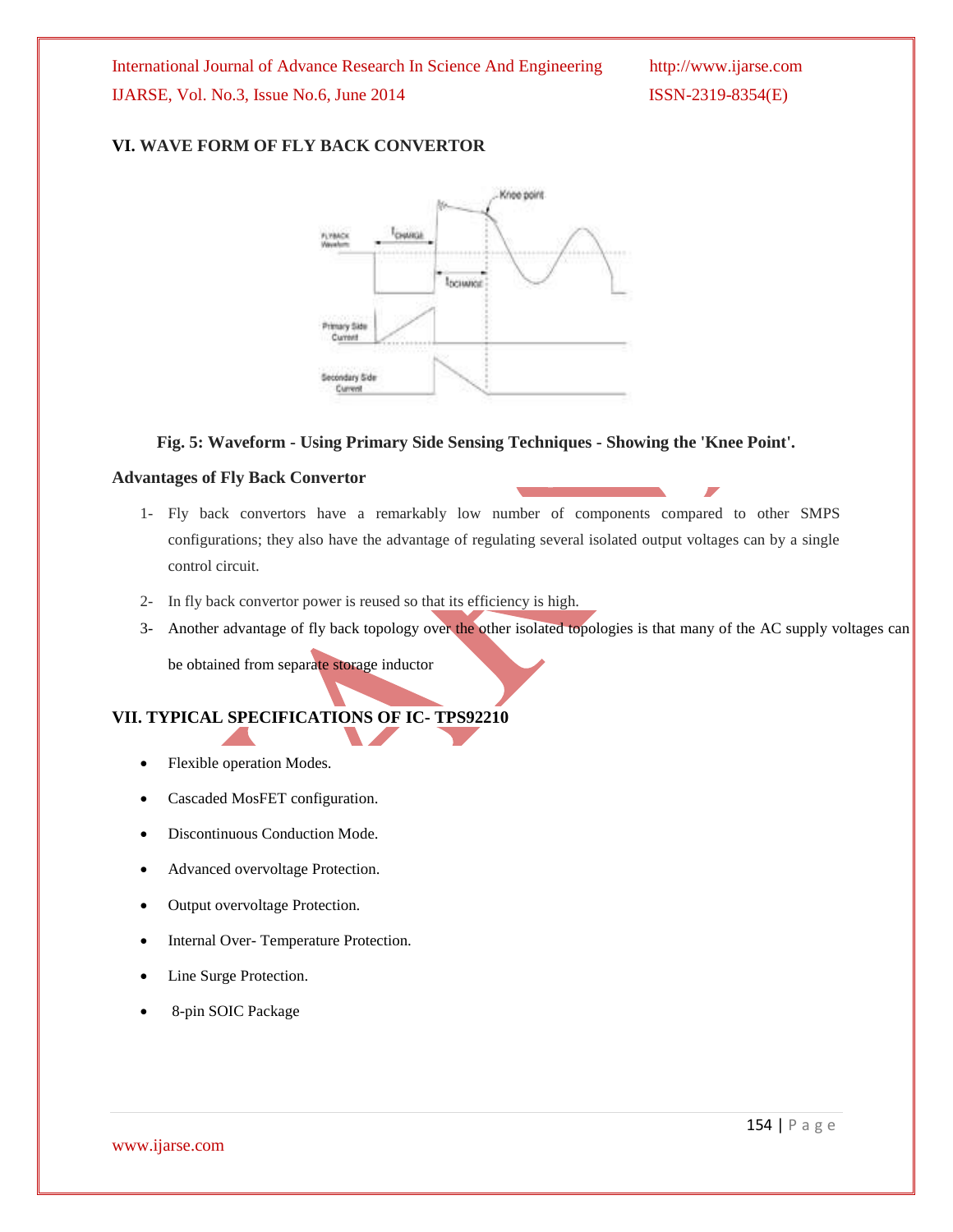#### **PIN CONFIGURATION OF TPS92210**



**Fig-6:Pin Diagram TPS92210**

#### **VIII. SHORT CIRCUIT AND ITS CAUSES**

A short circuit occurs when an electric current flows along a path is different from the intended one in the electric circuit. When this happens, there is an excessive electric current that may lead to circuit damage, fire, or explosion. In fact, short circuits are generally the major cause of electrical fires throughout the world.

Short circuits occur when the insulation of the wiring used breaks down. Can also occur due to the presence of an external conducting material (such as water) introduced accidently into the circuit. Electrical batteries can explode if they are subjected to a large current.

#### **IX. SHORT CIRCUIT PROTECTION REMEDIES**



#### **Fig-7 Block Diagram**

At the time of short circuiting, ideally our controlling IC should be switched off but in practical cases the controlling IC is working and in this case total output power is converted in to current form. Short circuiting is happens due to overheating of load, Moisture & due to manual mistakes. During Short Circuiting our Switches, fuses, Diodes & sometimes our controlling IC become busted and our complete system becomes fail.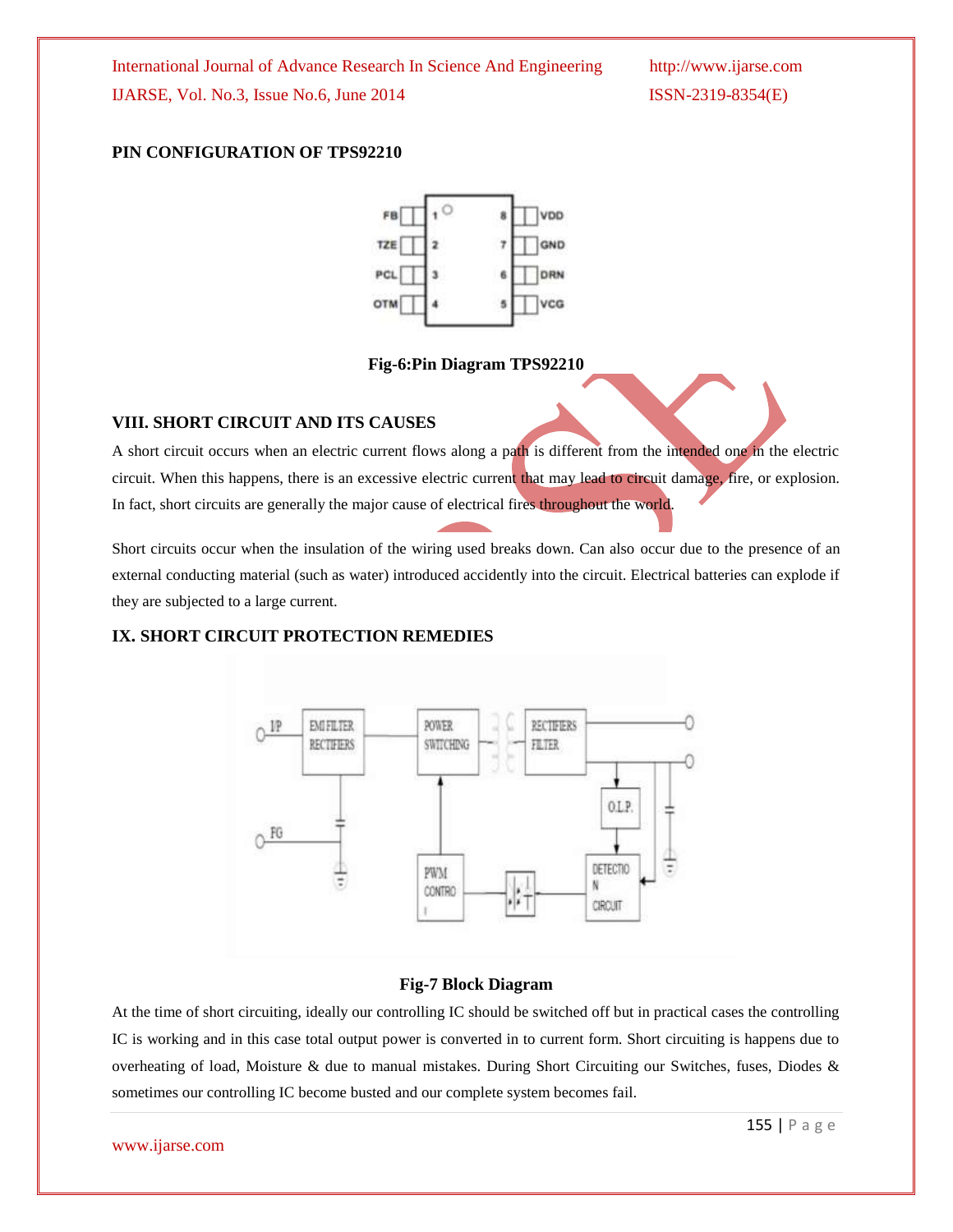#### **REMEDY-1:-**

At the time of short circuiting a control IC is required. For this purpose we need to convert secondary auxiliary winding in to forward winding. When we convert secondary auxillary winding in to forward winding, there is some voltage present to operate the controlling IC. It will not allow flowing excess current in the output rectifier. In this way our system becomes safe.



#### **Fig-8**: **Secondary Auxillary Winding Converted In To Forward Winding**

A major drawback of this method is that the efficiency of SMPS decreases. So this method is avoided in the design of SMPS as energy efficiency is one of the important considerations in the design.

#### **REMEDY-2:-**

In this Method we put a voltage divider and a MoSFET on the secondary side after the diode.



In normal running case (i.e without Short circuiting), MoSFET is in ON state and the circuit loop is completed..During short circuit , MoSFET will act as short circuit Protector . when short circuit occurs the voltage at point A becomes zero with respect to transformer and MOSFET is off and flow of current is blocked. This renders the SMPS safe for operational purpose.When MoSFET is off the system behaves like open circuit and a potential develops at point A and Mosfet starts to ON-OFF and no excess current will flow in the circuit.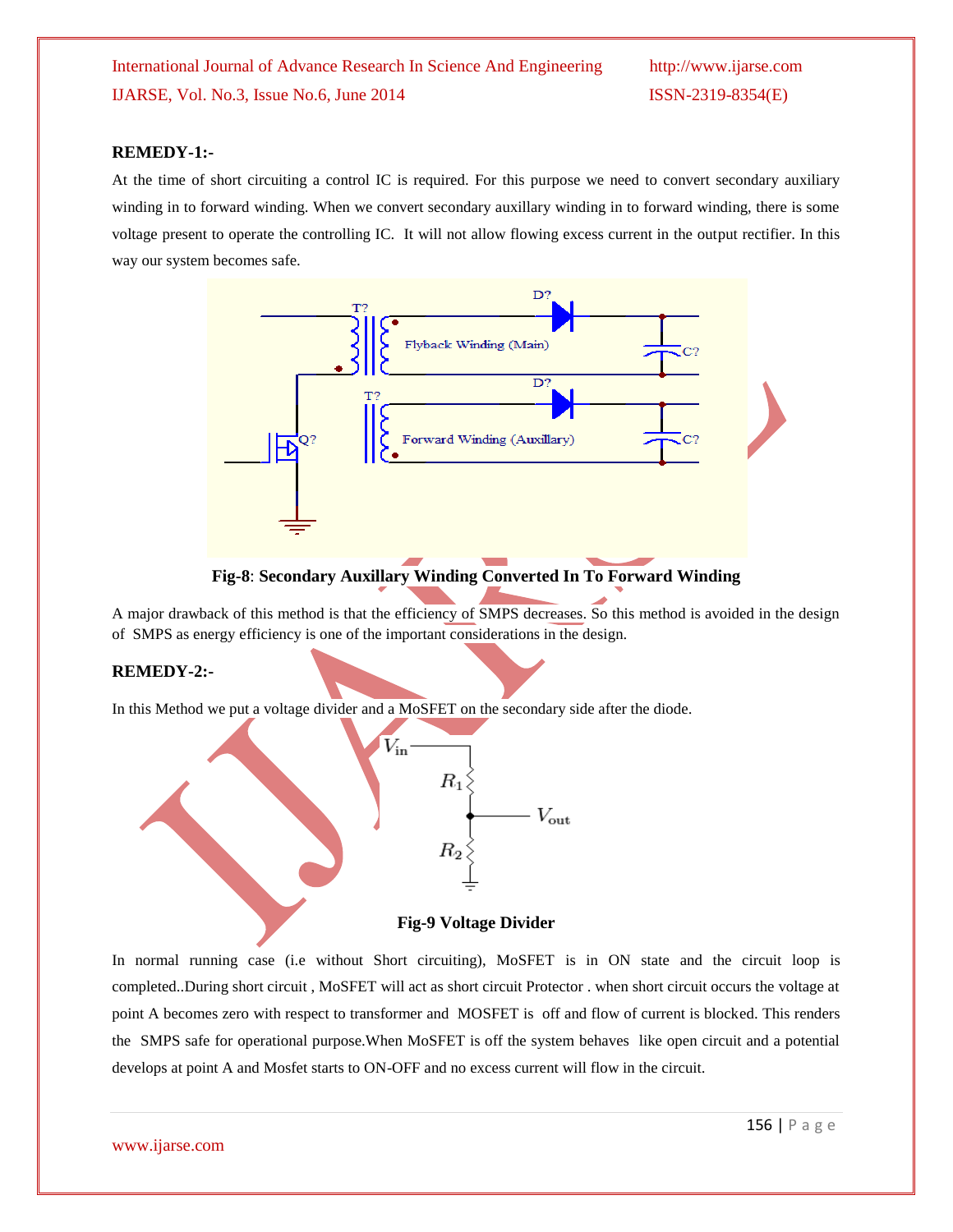This method can be used for heavy wattage SMPS but this leads to cost increase. Another disadvantage of this method is that we need to put some external resistance to protect the MOSFET which increase the complexity of system. so we avoid this metthod for practical uses.

Due to some drawbacks of above two methods we required an additional techinque to overcome these problems.



#### **Fig-10 : MOSFET Configuration**

#### **REMEDY-3:-**

Some how we need to detect the change during short circuit at primary side  $\&$  try to switch off the switching IC i.e TPS92210.There is one observation is made during short circuit that primary auxillary Voltage ( $V_{\text{CC}}$ ) falls up to 50%. So we were looking to work on this point.If we go through the IC(TPS92210) specification then we found that Pin no 4 i.e MOT pin is responsible for switching and if we pull down that particular pin the IC become automatically off & our SMPS becomes safe.Firstly we put a single NPN transistor for pull down MOT pin but it will not allow to switch on the IC & our system is not working in any case. Then we design a complete circuit for this purpose.



**Fig-11 Short Circuit Protection**

[www.ijarse.com](http://www.ijarse.com/)